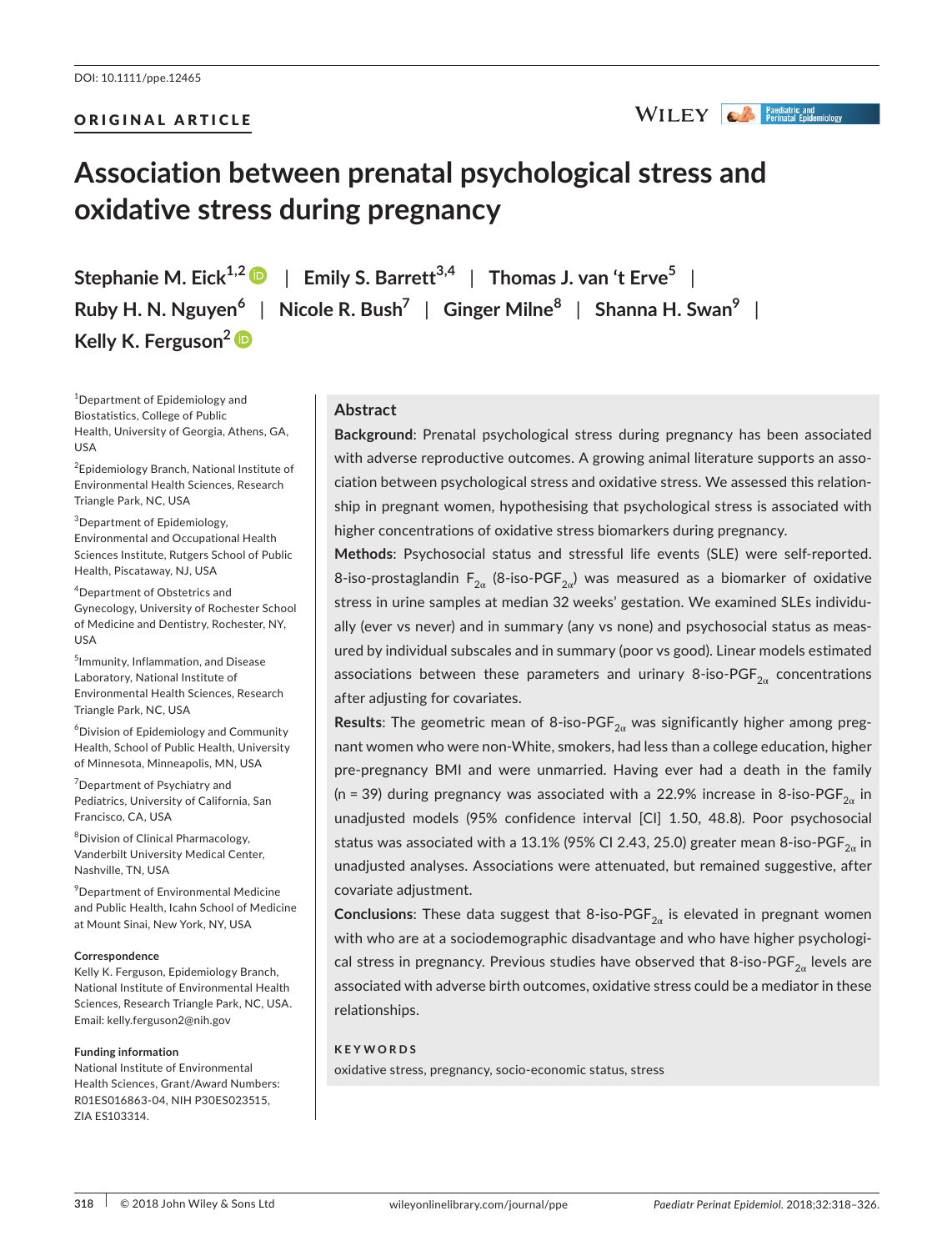## **1** | **INTRODUCTION**

Psychological stress during pregnancy has been associated with pregnancy loss, preterm birth, foetal growth restriction, and low birthweight.<sup>1-3</sup> Despite these well-established associations, the underlying mechanisms are unclear.<sup>4</sup> One leading hypothesis is that prenatal psychological stress activates the hypothalamic-pituitaryadrenal (HPA) axis, which in turn leads to increased synthesis and secretion of cortisol.<sup>5</sup> An increase in cortisol levels can prematurely activate corticotropin-releasing hormone (CRH), potentially resulting in a greater risk for preterm birth. $^6$  This mechanism has been established in animal models, but evidence is lacking in humans.<sup>7</sup> While this could be due to the limited ability of biomarkers to detect HPA activation, the ambiguity in this evidence may suggest that other mechanisms are at play.<sup>8</sup>

Another possible mechanism underlying associations between stress and poor pregnancy outcomes may be oxidative stress. Oxidative stress as measured through the biomarker 8-iso-prostaglandin  $F_{2\alpha}$  (8-iso-PGF<sub>2a</sub>) is elevated in a variety of diseases as well as pregnancy related complications.<sup>9</sup> Increased levels of 8-iso-PGF<sub>2 $\alpha$ </sub> in pregnancy have been observed among mothers who later experienced preterm birth and preeclampsia.<sup>10,11</sup> Studies in animal models show that 8-iso-PGF<sub>2a</sub> is elevated subsequent to stressful situations.<sup>12</sup> Several studies in humans show that psychological stress is associated with increased oxidative stress biomarkers;<sup>13,14</sup> however, to our knowledge, this has not been examined in pregnant women.

The objective of the current analysis was to investigate the association between two measures of psychosocial stress and oxidative stress, as indicated by the lipid peroxidation marker urinary 8-iso-PGF $_{2a}$  using data from The Infant Development and the Environment Study (TIDES), a large, multi-centre pregnancy cohort study. The hypothesis was that levels of oxidative stress would be elevated among women with poor psychosocial status and in women who experienced stressful life events during pregnancy.

## **2** | **METHODS**

#### **2.1** | **Study population**

The TIDES cohort study has been described in detail elsewhere.<sup>15</sup> Briefly, women were recruited from four university-based prenatal clinics: University of California, San Francisco, CA; University of Rochester Medical Center, NY; University of Minnesota, MN; and University of Washington-Seattle Children's Hospital, WA from 2010-2012. Women were eligible if they were less than 13 weeks pregnant, age 18 or older, planned to deliver in a study hospital, and their pregnancy was not medically threatened. In each trimester (median 10.8, 20.6, and 32.7 weeks gestation, respectively), participants completed a questionnaire on demographics, life style, psychosocial factors, health, and reproductive history. The institutional review board approved the study at each participating institution. Each participant provided written informed consent.

## **2.2** | **Psychosocial status**

The second visit questionnaire included the Goldenberg scale, designed to assess psychosocial status during pregnancy, which is composed of 27 items on five subscales: anxiety, depression, self-esteem, mastery and subjective stress.<sup>16</sup> The anxiety subscale included eight questions, whereas the depression, self-esteem, mastery, and subjective stress included 7, 6, 4, and 2 questions, respectively. Each response was ranked on a 5-point Likert scale ranging from "strongly agree" or "almost always" (score of 5) to "strongly disagree" or "never" (a score of 1). Some questions were reverse-coded so that higher scores were always associated with greater well-being.<sup>16</sup> We calculated subscale scores within each psychosocial status subscale.<sup>16</sup> If one answer from the respective subscale was missing then the subscale score was coded as missing. There were 45, 36, 31, 31, and 27 women who were missing information on one or more questions on the anxiety, self-esteem, depression, mastery, and subjective stress subscales, respectively. An increase in subscale summary score indicates a more positive outcome in that domain (eg, higher scores on the anxiety subscale are associated with lower anxiety, and higher scores on the self-esteem scale are associated with increased selfesteem). We hypothesised that an increase in each of the subscale scores would be associated with a decrease in urinary 8-iso-PGF $_{2a}$ concentrations.

We also used an established method of creating an overall measure of well-being which we then dichotomised.<sup>17</sup> This was done by summing the individual items, and dividing women into two groups. "Poor" psychosocial status included women whose summary value was less than or equal to the 25th percentile of the overall measure; "good" psychosocial status included women whose values were greater than the 25th percentile.<sup>17</sup> Missingness on any individual question resulted in a missing value for overall psychosocial status. We hypothesised that women with "good" psychosocial status have lower levels of 8-iso-PGF<sub>2 $\alpha$ </sub> compared to women with "poor" psychosocial status.

## **2.3** | **Stressful life events**

Trimester specific stressful life events (SLEs) were assessed through a series of trimester-specific items included in the third visit questionnaire. Questions about SLEs were adapted from validated questionnaires.18,19 Women were asked if they had experienced job loss, serious family illness or injury, death of a close family member, relationship difficulties with their partner, serious legal or financial issues, or any other major life event during each trimester of the current pregnancy.

We analysed SLEs in two ways. First, we examined *individual* SLEs by occurrence ever vs never during pregnancy. Second, we determined the presence or absence of *any* SLEs during pregnancy by summing prevalence scores across the six items to create a dichotomous variable. Women reporting no SLEs during pregnancy were categorised as having experienced "no" SLEs and women reporting one or more SLEs during pregnancy were categorised as having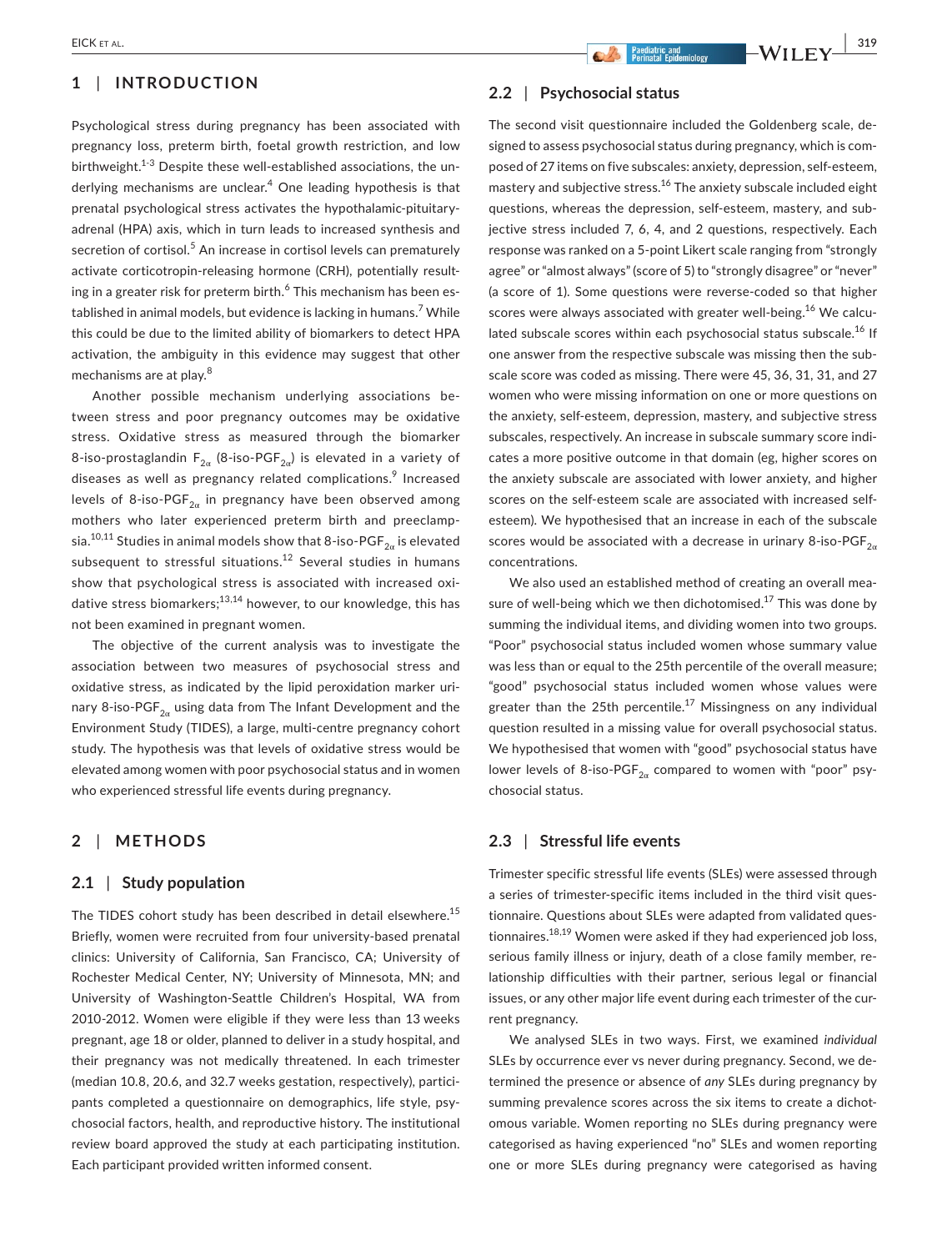**320 WII.F.Y-A.** Passilatric and **Beginning** 

experienced "any" SLEs. We hypothesised that experiencing SLEs during pregnancy would be associated with higher levels of our biomarker of oxidative stress.

#### **2.4** | **Oxidative stress biomarker measurement**

Urine samples were collected and processed at the third study visit using methods previously described.<sup>15</sup> Urine samples were collected in phthalate-free cups via spot urine sample without fasting during the third study visit. Urine specific gravity (SpG) was measured within 30 minutes of urine collection using a handheld refractometer. Samples were stored at −80°C prior to shipment and analysis. The Eicosanoid Core Laboratory at Vanderbilt University Medical Center (Nashville, TN) quantitated urinary 8-iso-PGF $_{2\alpha}$ , and prostaglandin- $F_{2\alpha}$  (PGF<sub>2 $\alpha$ </sub>) using established protocols. For analysis,  $[^2\mathsf{H}_4]$ - 8-iso-PGF $_{2\alpha}$  and  $[^2\mathsf{H}_4]$ - PGF $_{2\alpha}$  (Cayman Chemical, Ann Arbor, MI) are added as internal standards to 0.2 mL of urine in 5 mL of water. The sample pH is adjusted to pH 3 and loaded onto a C-18 Sep-Pak cartridge that has been prewashed with 5 mL methanol and 5 mL 0.01N HCl. Samples are subsequently eluted with 10 mL ethyl acetate:heptane (50:50, v/v), and dried under nitrogen. The concentrations of 8-iso-PGF<sub>2 $\alpha$ </sub> and PGF<sub>2 $\alpha$ </sub> in urine were calculated from the ratio of intensities of the ions m/z 569 to m/z 573.<sup>20</sup> We additionally measured an 8-iso-PGF<sub>2 $\alpha$ </sub> metabolite, which has been hypothesised to be a more sensitive biomarker than 8-iso-PGF<sub>2 $\alpha$ </sub> in urine.<sup>21</sup> However, results were similar to those for 8-iso-PGF<sub>2 $\alpha$ </sub> and thus are not presented here. Values below the limit of detection (LOD; 0.101 ng/mL) were assigned the value of the LOD/square root of 2.

In addition, we used a novel approach to examine the proportion of 8-iso-PGF $_{2\alpha}$  derived from chemical vs enzymatic lipid peroxidation pathways. To do so, we utilised the ratio of 8-iso-PGF $_{2\alpha}$ to prostaglandin  $F_{2\alpha}$  (PGF<sub>2 $\alpha$ </sub>) as described by van 't Erve et al.<sup>22</sup> and as calculated by a custom interface for the R package "Constrained Linear Mixed Effects (CLME)".<sup>22</sup> Associations between psychological stress measures and chemical and enzymatically derived 8-iso-PGF<sub>2 $\alpha$ </sub> were analysed separately to determine if stress was increasing 8-iso-PGF<sub>2 $\alpha$ </sub> through one pathway more than the other in this exploratory analysis.

For all urinary oxidative stress markers, we adjusted for urine dilution with SpG. Oxidative stress biomarker concentrations were corrected for SpG using the formula:  $Ox_c = Ox[(1.014-1)/(SpG-1)],$ where 1.014 is the median SpG in the TIDES population, Ox is the oxidative stress biomarker concentration as measured, and Ox<sub>c</sub> is the SpG corrected oxidative stress measure.<sup>23</sup>

#### **2.5** | **Statistical methods**

Frequencies and counts were used to describe demographic characteristics of our study population. Distributions of urinary 8-iso-PGF $_{2\alpha}$ concentrations were examined using geometric means, geometric standard deviations, and selected percentiles. The outcome measure, SpG-corrected 8-iso-PGF<sub>2 $\alpha$ </sub>, was right skewed and natural log transformed for all analyses. Linear regression models were fit to

determine unadjusted and adjusted estimates and 95% confidence intervals (CI) for the association between urinary 8-iso-PGF $_{2a}$  and individual and summary psychological stress measures. Psychosocial status subscale measures were examined continuously and psychosocial status ("good" vs "poor") was examined as a binary exposure. Individual and summary SLEs were examined categorically ("ever" vs "never"; "any" vs "none"). Standard regression assumptions were checked by examining QQ-plots for each model. For ease of interpretation, we converted beta estimates to percent change in 8-iso-PGF $_{2\alpha}$ .

Maternal age, recalled prepregnancy body mass index (BMI, kg/ m<sup>2</sup>), gestational age at urine collection, maternal race/ethnicity, maternal education, household income, marital status, infant sex, alcohol use during the third visit, smoking during the third visit, prenatal vitamin use during the third visit, and study centre, were examined as potential covariates. Covariates that changed point estimates by at least 10% were retained in the model.

We conducted several sensitivity analyses for models of "any" vs "none" SLEs and "good" vs "poor" psychosocial status. First, we examined associations between the chemical and enzymatic fractions of 8-iso-PGF $_{2\alpha}$ , as described above. The enzymatic fraction of 8-iso-PGF $_{2\alpha}$  is thought to be more closely linked to inflammation, which would change more rapidly because of acute stressors like those examined here. $^{22}$  Therefore, our hypothesis was that the associations with stress measures would be greater with the enzymatic fraction of 8-iso-PGF $_{2\alpha}$  as compared to the chemical fraction. Second, we explored effect measure modification by maternal race/ethnicity, infant sex, and study site. Third, we examined associations between SLEs and 8-iso-PGF $_{2\alpha}$  within strata of "good" and "poor" psychosocial status with the hypothesis that women with higher levels of psychological distress would have greater elevations in oxidative stress in response to external stressors like SLEs.<sup>24</sup>

Statistical analyses were conducted using RStudio Version 1.0.143 and SAS 9.4 (SAS Institute, Cary, NC).

## **3** | **RESULTS**

Women were included in our analysis if they had provided urine samples and SLE data at the third visit (n = 761). Of these, there were 718 (94.3%) participants who responded to questions on psychosocial status. Most of the study population was non-Hispanic White (65.4%), was married or living with a partner (83.2%), and roughly half had a household income of \$75 000 or greater (47.0%) (Table 1). Few women reported alcohol use (7.78%) or smoking (4.73%) during the third trimester. 297 (39.0%) women reported "any" SLE and 182 (23.9%) women were considered as having "poor" psychosocial status. Among women experiencing SLEs, 144 women reported one, 53 reported two, 46 women reported three and 54 women reported three or more SLEs. In bivariate analyses, women reporting "any" SLE or having "poor" psychosocial status were younger, had a higher BMI, and were more likely to be non-White, have a lower level of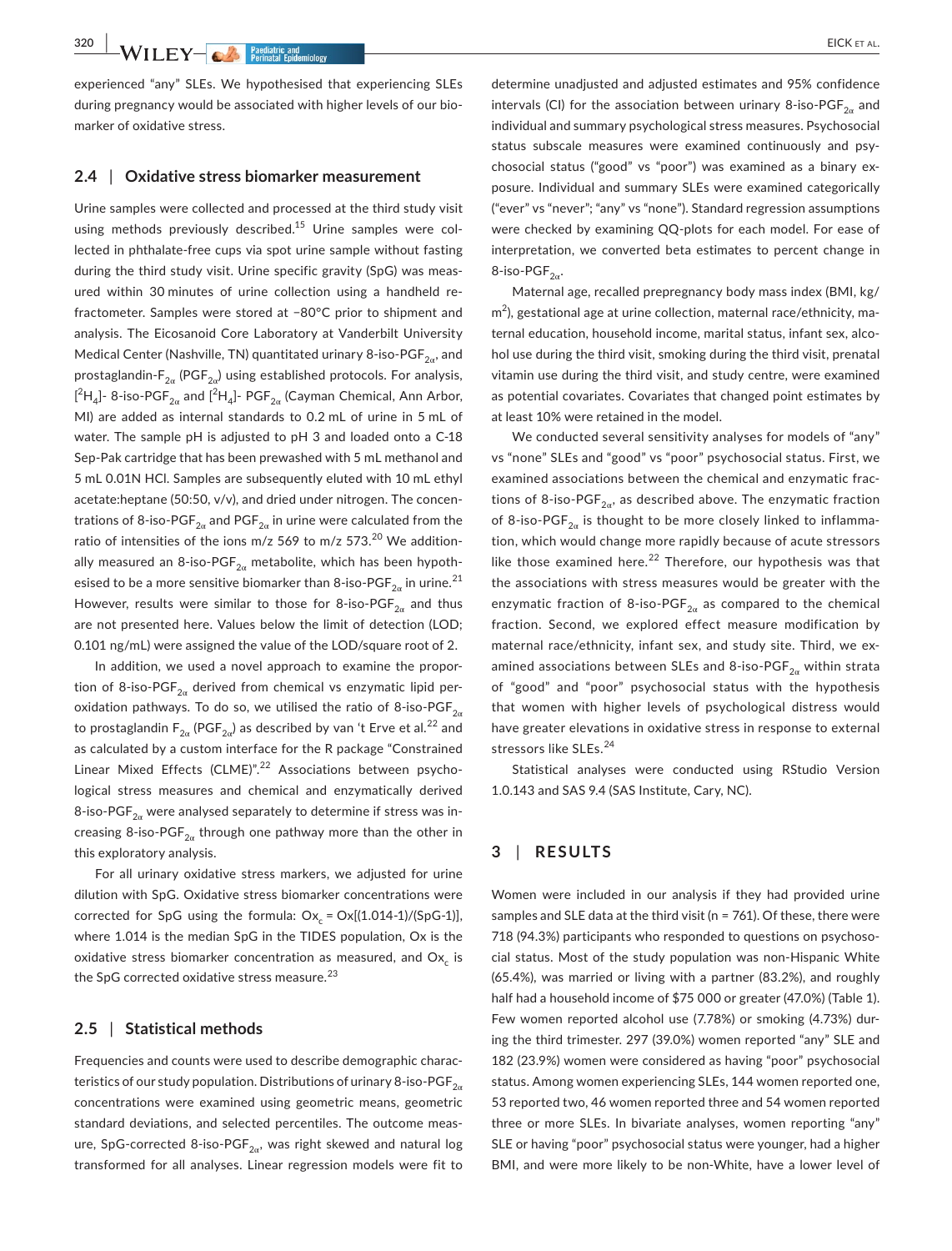education, have a lower household income, and be unmarried than referent groups.

Nearly every pregnant woman had detectable urinary 8-iso-PGF $_{2\alpha}$ (99.7%). Distributions of raw and SpG corrected 8-iso-PGF $_{2a}$  values are presented in Table S1. In bivariate analyses, the geometric mean of urinary SpG corrected 8-iso-PGF $_{2\alpha}$  was significantly higher among those who were non-White, unmarried, smokers, had less than a college education, had a yearly household income of <\$25 000, or were classified as "poor" psychosocial status compared to referent categories (Table 2).

Full models for both scales were adjusted for maternal race/ ethnicity, education, maternal age, prepregnancy body mass index, and marital status, as well as infant sex and study centre. For the overall summary measures, "any" SLE was not associated with urinary 8-iso-PGF<sub>2 $\alpha$ </sub> in unadjusted or adjusted models (Table 3). For models of individual SLEs, the only significant finding was a positive association between experiencing a family death (n = 39) and an increase in urinary 8-iso-PGF $_{2\alpha}$  in unadjusted models difference in 8-iso-PGF<sub>2 $\alpha$ </sub> with ever vs never family death 22.9%, 95% CI 1.50, 48.8). This association was still positive, although less precise, in adjusted models (Figure 1; Table S2).

For the overall psychosocial status score, urinary 8-iso-PGF $_{2\alpha}$ was 13.1% higher among mothers with "poor" compared to "good" psychosocial status in unadjusted analysis (95% CI 2.43, 25.0). This relationship became attenuated to non-significance, but was still positive, after adjusting for confounders (Table 3). For psychosocial status subscales, higher scores on anxiety (difference −1.07%, 95% CI −1.99, 0.15), depression difference −1.31%, 95% CI −2.23, −0.38), and mastery difference −1.75%, 95% CI −3.02, 0.46) subscales, all indicative of better psychosocial status, were associated with decreased levels of urinary 8-iso-PGF $_{2a}$  in unadjusted models, with smaller and less precise effect estimates in adjusted models (Figure 2; Table S3).

In sensitivity analyses, we examined distributions and associations for the enzymatic and chemical fractions of 8-iso-PGF $_{2\alpha}$ . Concentrations by demographic characteristics and association with SLE and psychosocial stress are presented in the supplement (Tables S4 and S5, respectively). Associations with demographic characteristics were similar to those observed with 8-iso-PGF<sub>2 $\alpha$ </sub>, and differences were consistently more pronounced across groups with the chemical as compared with the enzymatic fraction. The chemical fraction of 8-iso-PGF<sub>2 $\alpha$ </sub> was 23.4% (95% CI 7.29, 41.9) higher among women classified as "poor" vs "good" psychosocial status in our unadjusted analysis only (Table S5).

We observed few differences in associations in stratified analyses. By study centre, the association between psychosocial status and 8-iso-PGF $_{2\alpha}$  was greatest in magnitude at the University of Minnesota, where 8-iso-PGF<sub>2 $\alpha$ </sub> was 21.2% (95% CI 0.51, 4.37) higher among women with "poor" psychosocial status (Table S6). The interaction between centre and psychosocial was marginally significant (*P* < .10). No significant interactions were observed by infant gender or maternal race/ethnicity (not shown). Among women classified as having "good" psychosocial status, those experiencing "any" SLE

 **EICK** ET AL. **1999 - All Perinatal Epidemiology CONSUMPLY CONSUMPLY** 

showed decreased levels of 8-iso-PGF<sub>2 $\alpha$ </sub> difference −13.3%, 95% CI −22.1, −3.55). Among women classified as having "poor" psychosocial status, experiencing "any" SLE was not associated with 8-iso-PGF $_{2\alpha}$ (difference −1.17%, 95% CI −15.3, 4.0). The interaction between psychosocial status and SLEs was not statistically significant (Table S7).

## **4** | **COMMENT**

#### **4.1** | **Principal findings**

The association between prenatal psychological stress and oxidative stress was examined among pregnant women. The hypothesis was that an increase in psychological stress would be associated with higher levels of oxidative stress, as indicated by urinary 8-iso-PGF $_{2a}$ . These findings suggest that at least some parameterisations of stress, such as depression and anxiety, as well as extremely stressful life events, such as family death, are associated with increases in oxidative stress in pregnant women.

## **4.2** | **Interpretation**

The psychosocial status measure was composed of five individual summary scores: depression, anxiety, self-esteem, mastery, and subjective stress.<sup>16</sup> In unadjusted models, these data were associated with higher scores on the on the anxiety and depression subscales (indicative of lower anxiety and lower depression) were associated with lower levels of 8-iso-PGF<sub>2 $\alpha$ </sub>, which is consistent with the hypothesis. Previous human data have demonstrated that oxidative stress levels are elevated among individuals experiencing depression<sup>25</sup> and anxiety,<sup>26</sup> which is supported by these unadjusted findings. These measures, as compared to SLEs, may be a better reflection of current coping and mental health because they are capturing how an individual feels rather than quantifying an objective stressor like job loss. These findings suggest that 8-iso-PGF $_{2\alpha}$ levels may be more tightly associated with certain measures of perceived status rather than more objective measures of adverse experiences. This idea is consistent with prior data showing that among women with low levels of chronic stress, greater perceived stress and anticipatory threats were associated with lower levels of oxidative stress.<sup>13</sup> It is also consistent with this study's finding that family death was associated with an increase in 8-iso-PGF $_{2\alpha}$ . Family death is arguably a stronger stressor than other SLEs examined here, indicating that the magnitude of the stressor may be important for changes in oxidative stress. While these associations were not statistically significant after adjustment for confounders, this may be due to over-adjustment by including measures of socio-economic status in our full models.

A novel approach to examine enzymatic as compared to chemical fractions of 8-iso-PGF<sub>2 $\alpha$ </sub> was used to further explore oxidative stress in this context.<sup>22</sup> Previously, 8-iso-PGF<sub>2 $\alpha$ </sub> was thought to reflect non-enzymatic lipid peroxidation only, ie, oxidative stress consequent to excess free radical production. However, animal studies indicate that the 8-iso-PGF<sub>2 $\alpha$ </sub> also captures upregulation of some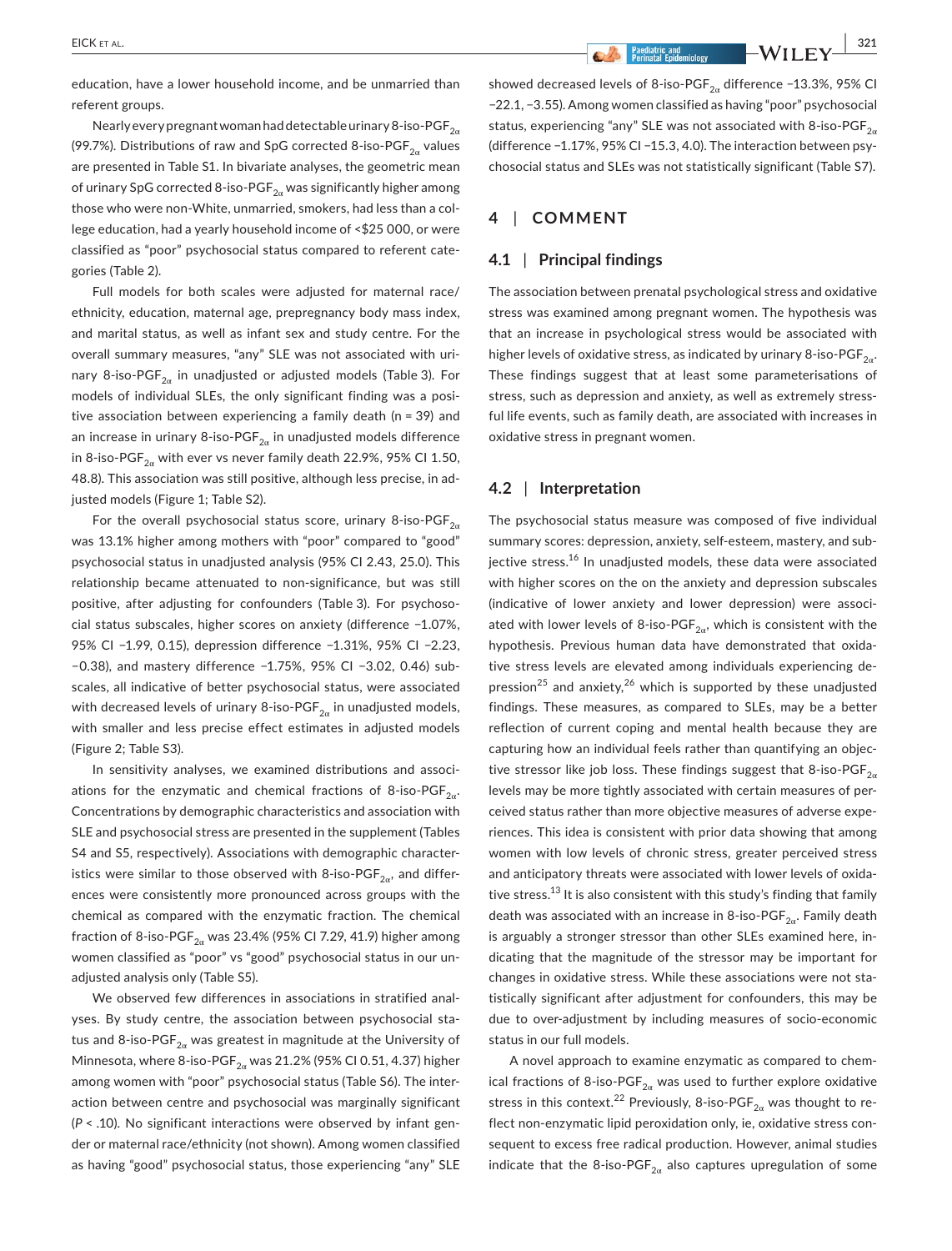TABLE 1 Demographic characteristics and selected health behaviours of the study population by stressful life events<sup>a</sup> and psychosocial status<sup>b</sup> categories during pregnancy

|                                                                                                               | <b>Total</b><br>$(n = 761)$ | <b>Stressful life events</b> |                   | <b>Psychosocial status</b> |                    |  |  |
|---------------------------------------------------------------------------------------------------------------|-----------------------------|------------------------------|-------------------|----------------------------|--------------------|--|--|
|                                                                                                               |                             | None ( $n = 464$ )           | Any ( $n = 297$ ) | Good ( $n = 536$ )         | Poor ( $n = 182$ ) |  |  |
| <b>Continuous variables</b>                                                                                   | Mean (SD)                   | Mean (SD)                    | Mean (SD)         | Mean (SD)                  | Mean (SD)          |  |  |
| Maternal age (years)                                                                                          | 31.7(5.49)                  | 32.4(5.16)                   | 30.6 (5.80)       | 32.0 (5.32)                | 31.1(5.56)         |  |  |
| Pre-pregnancy BMI ( $\text{kg/m}^2$ )                                                                         | 26.2(6.22)                  | 25.6 (5.91)                  | 27.2(6.56)        | 25.6 (5.90)                | 27.5(6.32)         |  |  |
| Gestational age at urine<br>collection (weeks)                                                                | 32.7 (3.03)                 | 32.9(3.10)                   | 32.4 (2.90)       | 32.8(3.11)                 | 32.2(2.64)         |  |  |
| <b>Categorical variables</b>                                                                                  | N(%)                        | $\%$                         | $\%$              | $\%$                       | %                  |  |  |
| Study centre                                                                                                  |                             |                              |                   |                            |                    |  |  |
| Rochester, NY                                                                                                 | 213 (28.0)                  | 47.4                         | 52.6              | 64.3                       | 35.7               |  |  |
| San Francisco, CA                                                                                             | 205 (26.4)                  | 65.7                         | 34.3              | 74.5                       | 25.5               |  |  |
| Minneapolis, MN                                                                                               | 205 (26.9)                  | 62.9                         | 37.1              | 80.9                       | 19.1               |  |  |
| Seattle, WA                                                                                                   | 142 (18.7)                  | 71.8                         | 28.2              | 81.3                       | 18.8               |  |  |
| Race/ethnicity                                                                                                |                             |                              |                   |                            |                    |  |  |
| Non-Hispanic White                                                                                            | 492 (65.4)                  | 65.0                         | 35.0              | 76.4                       | 23.6               |  |  |
| Other                                                                                                         | 260 (34.6)                  | 54.2                         | 45.8              | 71.6                       | 28.3               |  |  |
| Education                                                                                                     |                             |                              |                   |                            |                    |  |  |
| <college graduate<="" td=""><td>199 (26.1)</td><td>45.7</td><td>54.3</td><td>64.0</td><td>36.0</td></college> | 199 (26.1)                  | 45.7                         | 54.3              | 64.0                       | 36.0               |  |  |
| College graduate                                                                                              | 555 (72.9)                  | 66.7                         | 33.3              | 78.1                       | 21.9               |  |  |
| Household income (per year)                                                                                   |                             |                              |                   |                            |                    |  |  |
| <\$15 000-\$25 000                                                                                            | 177 (23.3)                  | 41.2                         | 58.8              | 60.6                       | 39.4               |  |  |
| \$25 001-\$75 000                                                                                             | 199 (26.1)                  | 58.8                         | 41.2              | 75.5                       | 24.5               |  |  |
| >\$75 000                                                                                                     | 358 (47.0)                  | 71.5                         | 28.5              | 80.4                       | 19.6               |  |  |
| Married or living together                                                                                    |                             |                              |                   |                            |                    |  |  |
| Yes                                                                                                           | 633 (83.2)                  | 65.1                         | 34.9              | 78.7                       | 21.3               |  |  |
| <b>No</b>                                                                                                     | 126 (16.6)                  | 41.3                         | 58.7              | 53.5                       | 46.5               |  |  |
| Prenatal vitamin use during 3rd trimester                                                                     |                             |                              |                   |                            |                    |  |  |
| Yes                                                                                                           | 655 (86.1)                  | 60.3                         | 39.7              | 75.3                       | 24.7               |  |  |
| <b>No</b>                                                                                                     | 72 (9.5)                    | 50.0                         | 50.0              | 66.7                       | 33.3               |  |  |
| Alcohol use during 3rd trimester                                                                              |                             |                              |                   |                            |                    |  |  |
| No                                                                                                            | 642 (84.4)                  | 58.4                         | 41.6              | 74.6                       | 25.4               |  |  |
| Yes                                                                                                           | 60 (7.78)                   | 65.0                         | 35.0              | 74.1                       | 25.9               |  |  |
| Smoking during 3rd trimester                                                                                  |                             |                              |                   |                            |                    |  |  |
| <b>No</b>                                                                                                     | 670 (88.0)                  | 59.7                         | 40.3              | 75.4                       | 24.6               |  |  |
| Yes                                                                                                           | 36 (4.73)                   | 44.4                         | 55.6              | 51.5                       | 48.5               |  |  |
| Infant gender                                                                                                 |                             |                              |                   |                            |                    |  |  |
| Boy                                                                                                           | 361 (47.4)                  | 60.7                         | 39.3              | 77.3                       | 22.7               |  |  |
| Girl                                                                                                          | 389 (51.1)                  | 61.4                         | 38.6              | 72.1                       | 27.9               |  |  |

SD, standard deviation.

aStressful life events categorised as none (no stressful life event during pregnancy) vs any (one or more stressful life events during pregnancy). <sup>b</sup>Psychosocial status categorised as good (sum of individual scores >25th percentile) vs poor (sum of individual scores ≤25th percentile). *P*-values calculated from chi square test for categorical and linear models for continuous variables; totals may not add to 100% due to missing values.

enzymatic pathways, particularly cyclooxygenase activity, which are responsive to inflammation.<sup>22</sup> Acutely stressful situations, such as stressful life events, may alter glucocorticoid sensitivity and increase

inflammation.<sup>27</sup> This could lead to increased 8-iso-PGF<sub>2 $\alpha$ </sub> through an enzymatic rather than a chemical pathway. Results from this study showed a 23% higher chemical fraction of 8-iso-PGF<sub>2 $\alpha$ </sub> in participants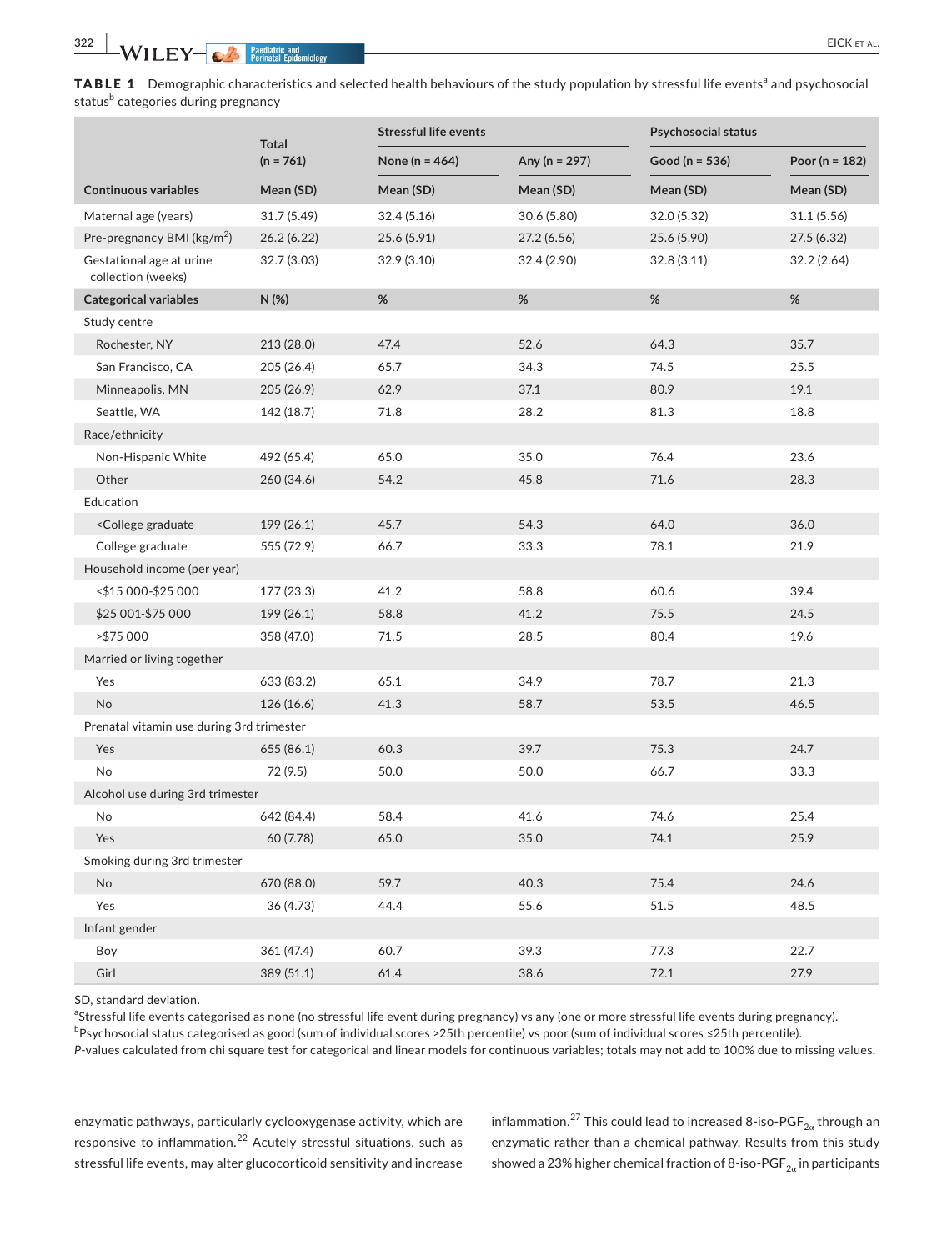TABLE 2 Geometric means (geometric standard deviations) of specific gravity corrected urinary 8-iso-PGF $_{2\alpha}$  concentrations (ng/mL) by demographic characteristics and selected health behaviours during pregnancy

|                                                                                     | Geometric<br>mean (Geometric<br>SD) | Difference <sup>a</sup> (%,<br>95% CI) |  |  |  |  |  |
|-------------------------------------------------------------------------------------|-------------------------------------|----------------------------------------|--|--|--|--|--|
| Study centre                                                                        |                                     |                                        |  |  |  |  |  |
| Rochester, NY                                                                       | 1.20(1.84)                          | 0.00 (Reference)                       |  |  |  |  |  |
| San Francisco, CA                                                                   | 0.78(1.72)                          | $-34.9$ ( $-41.7$ , $-27.2$ )          |  |  |  |  |  |
| Minneapolis, MN                                                                     | 0.92(1.83)                          | $-22.8$ ( $-30.9$ , $-13.8$ )          |  |  |  |  |  |
| Seattle, WA                                                                         | 0.93(1.67)                          | $-22.1$ ( $-31.1$ , $-12.0$ )          |  |  |  |  |  |
| Race/ethnicity                                                                      |                                     |                                        |  |  |  |  |  |
| Non-Hispanic white                                                                  | 0.89(1.78)                          | 0.00 (Reference)                       |  |  |  |  |  |
| Other                                                                               | 1.09(1.85)                          | 22.2 (11.9, 33.5)                      |  |  |  |  |  |
| Education                                                                           |                                     |                                        |  |  |  |  |  |
| College graduate                                                                    | 0.85(1.73)                          | 0.00 (Reference)                       |  |  |  |  |  |
| <college graduate<="" td=""><td>1.27(1.88)</td><td>48.3 (35.1, 62.6)</td></college> | 1.27(1.88)                          | 48.3 (35.1, 62.6)                      |  |  |  |  |  |
| Household income (per year)                                                         |                                     |                                        |  |  |  |  |  |
| <\$15 000-\$25 000                                                                  | 1.21(1.80)                          | 0.00 (Reference)                       |  |  |  |  |  |
| \$25 001-\$75 000                                                                   | 0.97(1.87)                          | $-19.5$ ( $-28.4$ , $-9.52$ )          |  |  |  |  |  |
| >\$75 000                                                                           | 0.82(1.72)                          | $-31.8(-38.6, -24.3)$                  |  |  |  |  |  |
| Married or living together                                                          |                                     |                                        |  |  |  |  |  |
| Yes                                                                                 | 0.90(1.78)                          | 0.00 (Reference)                       |  |  |  |  |  |
| <b>No</b>                                                                           | 1.24(1.87)                          | 37.9 (23.3, 54.1)                      |  |  |  |  |  |
| Prenatal vitamin use during 3rd visit                                               |                                     |                                        |  |  |  |  |  |
| Yes                                                                                 | 0.93(1.81)                          | 0.00 (Reference)                       |  |  |  |  |  |
| No                                                                                  | 1.03(1.80)                          | $-12.2$ ( $-32.6$ , 14.3)              |  |  |  |  |  |
| Alcohol use during 3rd visit                                                        |                                     |                                        |  |  |  |  |  |
| No                                                                                  | 0.96(1.83)                          | 0.00 (Reference)                       |  |  |  |  |  |
| Yes                                                                                 | 0.81(1.62)                          | $-15.1$ ( $-27.4$ , $-0.70$ )          |  |  |  |  |  |
| Smoking during 3rd visit                                                            |                                     |                                        |  |  |  |  |  |
| No                                                                                  | 0.93(1.80)                          | 0.00 (Reference)                       |  |  |  |  |  |
| Yes                                                                                 | 1.22(1.92)                          | 31.6 (7.93, 60.4)                      |  |  |  |  |  |
| Infant sex                                                                          |                                     |                                        |  |  |  |  |  |
| Boy                                                                                 | 1.01 (1.81)                         | 0.00 (Reference)                       |  |  |  |  |  |
| Girl                                                                                | 0.90(1.81)                          | $-10.8(-18.1, -2.86)$                  |  |  |  |  |  |
| Stressful life eventsb                                                              |                                     |                                        |  |  |  |  |  |
| None                                                                                | 0.96(1.77)                          | 0.00 (Reference)                       |  |  |  |  |  |
| Any                                                                                 | 0.94(1.88)                          | $-1.18(-9.40, 7.79)$                   |  |  |  |  |  |
| Psychosocial status <sup>c</sup>                                                    |                                     |                                        |  |  |  |  |  |
| Good                                                                                | 0.91(1.85)                          | 0.00 (Reference)                       |  |  |  |  |  |
| Poor                                                                                | 1.03(1.67)                          | 13.1 (2.43, 25.0)                      |  |  |  |  |  |

SD, standard deviation; CI, confidence interval.

<sup>a</sup>Models are unadjusted.

<sup>b</sup>Stressful life events categorised as none (no stressful life event during pregnancy) vs any (one or more stressful life events during pregnancy). c Psychosocial status categorised as good (sum of individual scores >25th percentile) vs poor (sum of individual scores ≤25th percentile).

 **EICK** ET AL. **1996 1997 • 1998 • 1999 • 1999 • 1999 • 1999 • 1999 • 1999 • 1999 • 1999 • 1999 • 1999 • 1999 • 1999 • 1999 • 1999 • 1999 • 1999 • 1999 • 1999 • 1999 • 1999 • 1999 • 1999 • 1999 • 1999 • 1999 • 1999 • 199** 

|                         | <b>TABLE 3</b> Associations between specific gravity corrected                    |
|-------------------------|-----------------------------------------------------------------------------------|
|                         | urinary 8-iso-PGF <sub>2-x</sub> concentrations (ng/mL) and stressful life events |
| and psychosocial status |                                                                                   |

| Difference (%, 95% confidence interval) |            |  |                                                                                                                                   |  |
|-----------------------------------------|------------|--|-----------------------------------------------------------------------------------------------------------------------------------|--|
| n                                       | Unadjusted |  | Adjusted <sup>a</sup>                                                                                                             |  |
|                                         |            |  |                                                                                                                                   |  |
|                                         |            |  |                                                                                                                                   |  |
|                                         |            |  | $n \rightarrow$<br>759 -1.17 (-9.40, 7.79) 700 1.52 (-22.9, 36.4)<br>Poor psychoso- 717 13.1 (2.43, 25.0) 676 7.27 (-2.83, 18.42) |  |

aModels adjusted for maternal race/ethnicity, education, maternal age, prepregnancy body mass index, and marital status, as well as infant sex and study centre.

<sup>b</sup>Stressful life events categorised as none (no stressful life event during pregnancy) vs any (one or more stressful life events during pregnancy). c Psychosocial status categorised as good (sum of individual scores >25th percentile) vs poor (sum of individual scores ≤25th percentile).

with "poor" psychosocial status, but no differences in the enzymatic portion. These results provide confidence in concluding that the association between psychosocial status and 8-iso-PGF<sub>2 $\alpha$ </sub> is truly reflective of increased oxidative stress and not inflammation, despite the fact that this was contrary with the hypothesis. The associations observed with the chemical fraction could also indicate that there is residual confounding, eg, unaccounted differences in environmental chemical stressors.

There were no associations detected between SLEs experienced during pregnancy and urinary 8-iso-PGF $_{2\alpha}$  concentrations, except for the unadjusted association between family death and an increase in 8-iso-PGF<sub>2 $\alpha$ </sub>. This association has been shown previously, where bereaved individuals showed increased levels of oxidative stress following a family death.<sup>14</sup> Additionally one previous study found that 8-iso-PGF $_{2\alpha}$  levels were significantly elevated among non-pregnant women experiencing SLEs.<sup>28</sup> The inconsistent findings may be due to differences in sample sizes and characteristics of the study populations. The sample size of the current analysis included a much larger sample size than the prior study and focused only on pregnant women.

## **4.3** | **Limitations of the data**

The assessment of stress was limited in that only parameters from two scales were examined. There are many other domains of stress and methods for measurement that might be relevant in this context. As individuals vary in their perceptions of stress, an explicit measure of perceived stress, rather than reports of mood and well-being, would have been informative. However, this work provides initial examination of this research question using available data. A second limitation is that questionnaires assessing SLEs were performed at the third study visit and asked about events that occurred in each trimester, which could have incurred recall bias, though recall bias for major life events is quite low.29,30 Misclassification and recall bias would be expected to be lowest for family death, where the strongest associations with 8-iso-PGF $_{2\alpha}$  were observed. Additionally, psychosocial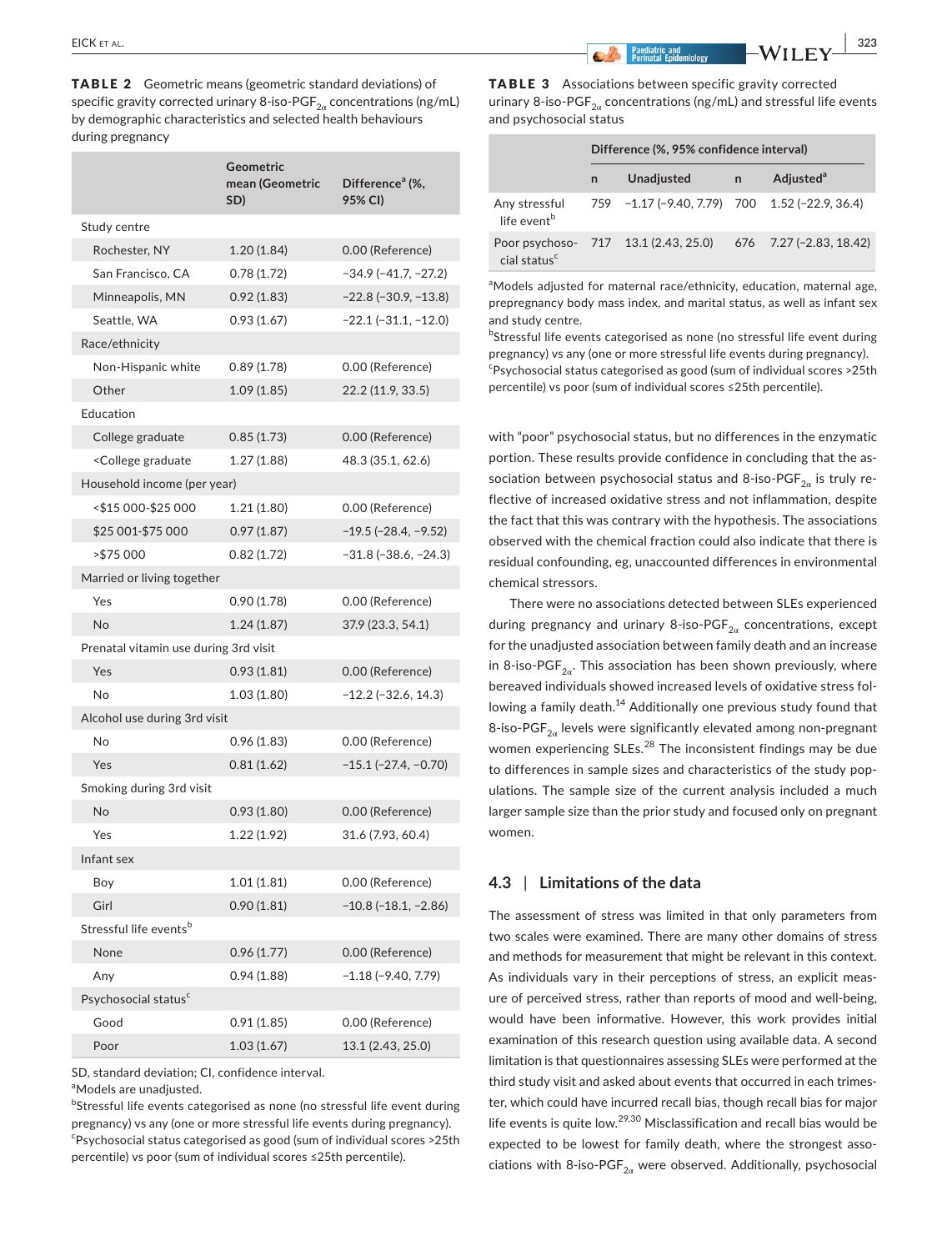

FIGURE 1 Associations (95% confidence intervals) between ever vs never stressful life events in pregnancy and urinary 8-iso- $\mathsf{PGF}_{2\alpha}^{\ b}$  (corrected for urinary specific gravity) concentrations. Models are adjusted for maternal race/ethnicity, education, maternal age, prepregnancy body mass index and marital status, as well as infant sex and study centre



FIGURE 2 Associations (95% confidence intervals) between individual and summary psychosocial status measures and urinary 8-iso- $PGF_{2\alpha}$  concentrations (corrected for urinary specific gravity). Increase in each measure represents greater psychosocial well-being. Models adjusted for maternal race/ethnicity, education, maternal age, prepregnancy body mass index, and marital status, as well as infant sex and study centre

status was assessed at the second visit, and may have changed by the third visit when 8-iso-PGF<sub>2 $\alpha$ </sub> was measured, which may have led to non-differential misclassification of exposure. Third, many associations were examined, thus increasing the likelihood of chance associations. However, since previous associations between family death, anxiety, depression, and oxidative stress have been observed in nonpregnant populations,  $24,25,30$  it is unlikely that these results occurred by chance. In addition, TIDES has not yet extracted detailed information on birth outcomes, therefore gestational age was not examined as part of these analyses despite associations between oxidative stress and gestational age in previous studies. $11$  As with all observational studies, these results do not provide evidence of causality.

## **4.4** | **Strengths of the study**

Despite these limitations, this study has many strengths. The outcome measure 8-iso-PGF $_{2\alpha}$  is one of the best biomarkers of oxidative stress because it is relatively stable, including in human pregnancy, unaffected by dietary lipid intake as some other oxidative stress measures are, and is readily detectable in urine.<sup>11,31</sup> 8-iso-PGF<sub>2 $\alpha$ </sub> concentration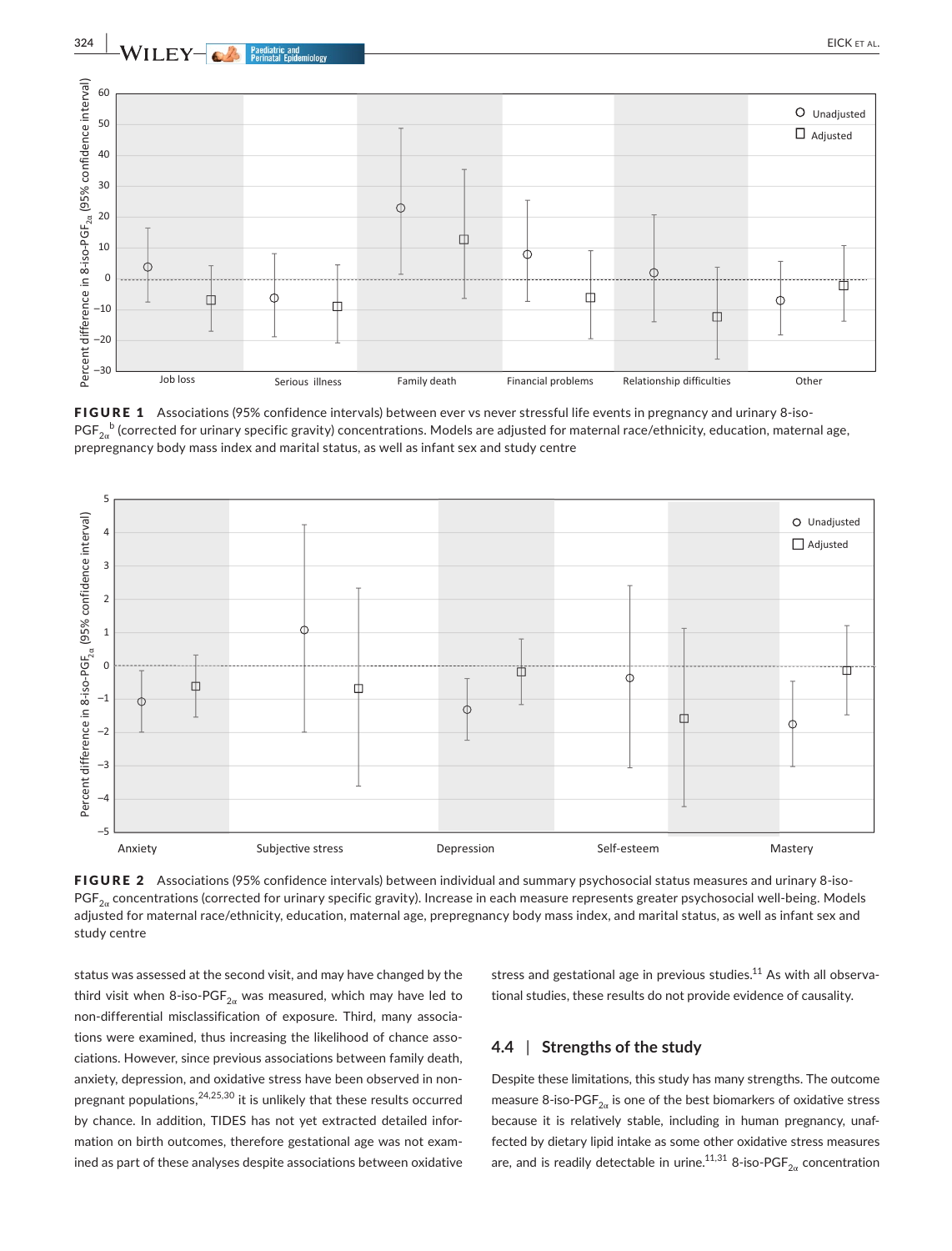is not significantly affected by differences in dietary lipid intake of participants.32,33 Furthermore, the influence of diurnal fluctuations or fasting status is minimal. 8-iso-PGF<sub>2 $\alpha$ </sub> concentration measured in spot urine vs 24-hour urine is similar on the population level. $34$  After SLEs, a prolonged change in the signalling network of the body, could lead to significant elevation in the production rate of damaging free radicals.35 This elevated rate of free radical production would lead to prolonged and systemic oxidative stress as indicated by the increased accumulation of the oxidative stress biomarker 8-iso-PGF $_{2\alpha}$  in the urine of individuals with SLE. In addition, the sensitivity analysis using the 8-iso-PGF<sub>2 $\alpha$ </sub> / PGF<sub>2 $\alpha$ </sub> ratio shows that associations are with the oxidative stress fraction of the biomarker and are independent of inflammation. Multiple stress measures were examined in these analysis, allowing for examination between oxidative stress and different indices of stress. Finally, this study included women from four study centres, increasing the generalisability of these findings to pregnant women in the US.

## **5** | **CONCLUSIONS**

Poor psychosocial status and occurrence of some stressful life events during pregnancy was associated with elevated levels of urinary 8-iso-PGF<sub>2 $\alpha$ </sub>, an indicator of oxidative stress, in unadjusted analyses. This may be an important underexplored pathway mediating the relationship between psychological stress and later poor pregnancy outcomes. Future research should explore how perceived stress and the intensity of the stressor impact oxidative stress levels during pregnancy.

## **ORCID**

*Stephanie M. Eick* <http://orcid.org/0000-0001-6695-3291> *Kelly K. Ferguson* <http://orcid.org/0000-0001-8467-3250>

#### **REFERENCES**

- 1. Dunkel Schetter C, Tanner L. Anxiety, depression and stress in pregnancy: implications for mothers, children, research, and practice. *Curr Opin Psychiatry*. 2012;25:141-148.
- 2. Henrichs J, Schenk JJ, Roza SJ, et al. Maternal psychological distress and fetal growth trajectories: the Generation R Study. *Psychol Med*. 2010;40:633-643.
- 3. Qu F, Wu Y, Zhu YH, et al. The association between psychological stress and miscarriage: a systematic review and meta-analysis. *Sci Rep*. 2017;7:1731.
- 4. Beijers R, Buitelaar JK, de Weerth C. Mechanisms underlying the effects of prenatal psychosocial stress on child outcomes: beyond the HPA axis. *Eur Child Adolesc Psychiatry*. 2014;23:943-956.
- 5. van den Bergh BRH, van den Heuvel MI, Lahti M, Braeken M, de Rooij SR, Entringer S, et al. Prenatal developmental origins of behavior and mental health: the influence of maternal stress in pregnancy. *Neuroscience & Biobehavioral Reviews*. 2017. doi: [10.1016/j.neubiorev.](https://doi.org/10.1016/j.neubiorev.2017.07.003) [2017.07.003](https://doi.org/10.1016/j.neubiorev.2017.07.003) . [Epub ahead of print].
- 6. Behrman RE, Butler AS. Institute of medicine committee on understanding premature, birth assuring healthy, outcomes. In: Behrman RE, Butler AS, eds. *Preterm Birth: Causes, Consequences, and Prevention*.

Washington (DC): National Academies Press (US) National Academy of Sciences, 2007.

- 7. Russell JA, Douglas AJ, Brunton PJ. Reduced hypothalamopituitary-adrenal axis stress responses in late pregnancy: central opioid inhibition and noradrenergic mechanisms. *Ann N Y Acad Sci*. 2008;1148:428-438.
- 8. Reynolds RM. Glucocorticoid excess and the developmental origins of disease: two decades of testing the hypothesis–2012 Curt Richter Award Winner. *Psychoneuroendocrinology*. 2013;38:1-11.
- 9. van't Erve TJ, Kadiiska MB, London SJ, Mason RP. Classifying oxidative stress by F2-isoprostane levels across human diseases: a metaanalysis. *Redox Biol* 2017;12:582-599.
- 10. Ferguson KK, Cantonwine DE, McElrath TF, Mukherjee B, Meeker JD. Repeated measures analysis of associations between urinary bisphenol-A concentrations and biomarkers of inflammation and oxidative stress in pregnancy. *Reprod Toxicol*. 2016;66:93-98.
- 11. Ferguson KK, Chen Y-H, VanderWeele TJ, McElrath TF, Meeker JD, Mukherjee B. Mediation of the relationship between maternal phthalate exposure and preterm birth by oxidative stress with repeated measurements across pregnancy. *Environ Health Perspect*. 2017;125:488-494.
- 12. Wang L, Muxin G, Nishida H, Shirakawa C, Sato S, Konishi T. Psychological stress-induced oxidative stress as a model of subhealthy condition and the effect of TCM. *Evid Based Complement Alternat Med*. 2007;4:195-202.
- 13. Aschbacher K, O'Donovan A, Wolkowitz OM, Dhabhar FS, Su Y, Epel E. Good stress, bad stress and oxidative stress: insights from anticipatory cortisol reactivity. *Psychoneuroendocrinology*. 2013; 38:1698-1708.
- 14. Irie M, Asami S, Nagata S, Ikeda M, Miyata M, Kasai H. Psychosocial factors as a potential trigger of oxidative DNA damage in human leukocytes. *Jpn J Cancer Res*. 2001;92:367-376.
- 15. Swan SH, Sathyanarayana S, Barrett ES, et al. First trimester phthalate exposure and anogenital distance in newborns. *Hum Reprod*. 2015;30:963-972.
- 16. Goldenberg RL, Hickey CA, Cliver SP, Gotlieb S, Woolley TW, Hoffman HJ. Abbreviated scale for the assessment of psychosocial status in pregnancy: development and evaluation. *Acta Obstet Gynecol Scand*. 1997;76:19-29.
- 17. Copper RL, Goldenberg RL, Das A, et al. The preterm prediction study: maternal stress is associated with spontaneous preterm birth at less than thirty-five weeks' gestation. National Institute of Child Health and Human Development Maternal-Fetal Medicine Units Network. *Am J Obstet Gynecol*. 1996;175:1286-1292.
- 18. Dohrenwend BS, Krasnoff L, Askenasy AR, Dohrenwend BP. Exemplification of a method for scaling life events: the Peri Life Events Scale. *J Health Soc Behav*. 1978;19:205-229.
- 19. Holmes TH, Rahe RH. The social readjustment rating scale. *J Psychosom Res*. 1967;11:213-218.
- 20. Milne GL, Sanchez SC, Musiek ES, Morrow JD. Quantification of F2-isoprostanes as a biomarker of oxidative stress. *Nat Protoc*. 2007;2:221-226.
- 21. Dorjgochoo T, Gao YT, Chow WH, et al. Major metabolite of F2 isoprostane in urine may be a more sensitive biomarker of oxidative stress than isoprostane itself. *Am J Clin Nutr*. 2012;96:405-414.
- 22. van't Erve TJ, Lih FB, Kadiiska MB, Deterding LJ, Eling TE, Mason RP. Reinterpreting the best biomarker of oxidative stress: the 8-iso-PGF(2alpha)/PGF(2alpha) ratio distinguishes chemical from enzymatic lipid peroxidation. *Free Radic Biol Med* 2015;83:245-251.
- 23. Meeker JD, Hu H, Cantonwine DE, Lamadrid-Figueroa H, Calafat AM, Ettinger AS, et al. Urinary phthalate metabolites in relation to preterm birth in Mexico City. *Environ Health Perspect*. 2009;117:1587-1592.
- 24. Bush NR, Jones-Mason K, Coccia M, Caron Z, Alkon A, Thomas M, et al. Effects of pre- and postnatal maternal stress on infant temperament and autonomic nervous system reactivity and